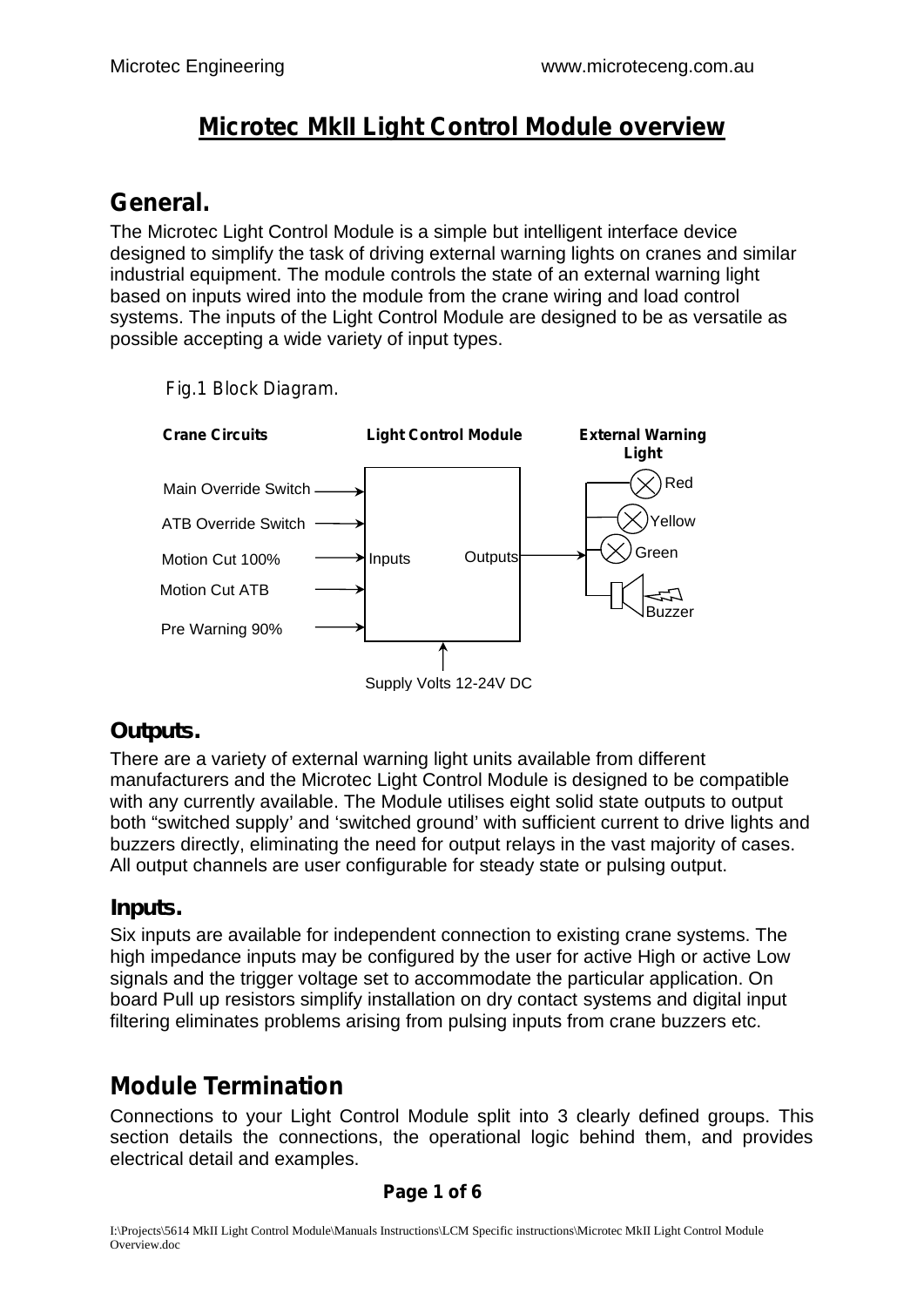### *Supply.*

The main power supply into the Module. Designed for connection to 12 or 24V DC vehicle supplies. The input current supplies the module and the external warning light / buzzer, so that only a negligible signal current is drawn from circuits connected to the module inputs.

*Note.* Ensure that your warning Light is compatible with your vehicle supply voltage.

**GND** Terminal connected directly to chassis earth or battery – terminal.

**12/24V** Connected to a supply that is powered **only** when the crane function is active. Typically this supply is tapped from the PTO switch or the load computer supply. Some cranes, notably the Franna, enable the crane function when the gearbox is placed into Low Range.

The incoming supply should be appropriately fuse protected.

### *Outputs.*

There are two sets of 4 light outputs. One set of outputs switch 12/24V supply out and the other set switches *GND.* The outputs are intended for direct connection to 3 warning lights plus a buzzer. Permanent Supply and GND terminals are also provided for ease of termination. In each case the set of 4 outputs plus common are grouped together as a set.



**GND Outputs** 1,2,3,& 4, switch to GND when activated. When GND outputs are used the common terminal of the light fitting should be connected to the common 12/24V terminal provided.



**12/24V Outputs** 1,2,3,& 4, switch to supply when activated. When Supply outputs are used the common terminal of the light fitting should be connected to the common GND terminal provided.

Combinations of the above connections may be used to increase the capacity or versatility of the module. In both cases the external warning lights should be connected as follows:

| Output 1. | Green         |  |
|-----------|---------------|--|
| Output 2. | Yellow        |  |
| Output 3. | Red           |  |
| Output 4. | <b>Buzzer</b> |  |

Simplified time saving wiring instructions for many of the commonly available external warning lights are available from www.microteceng.com.au.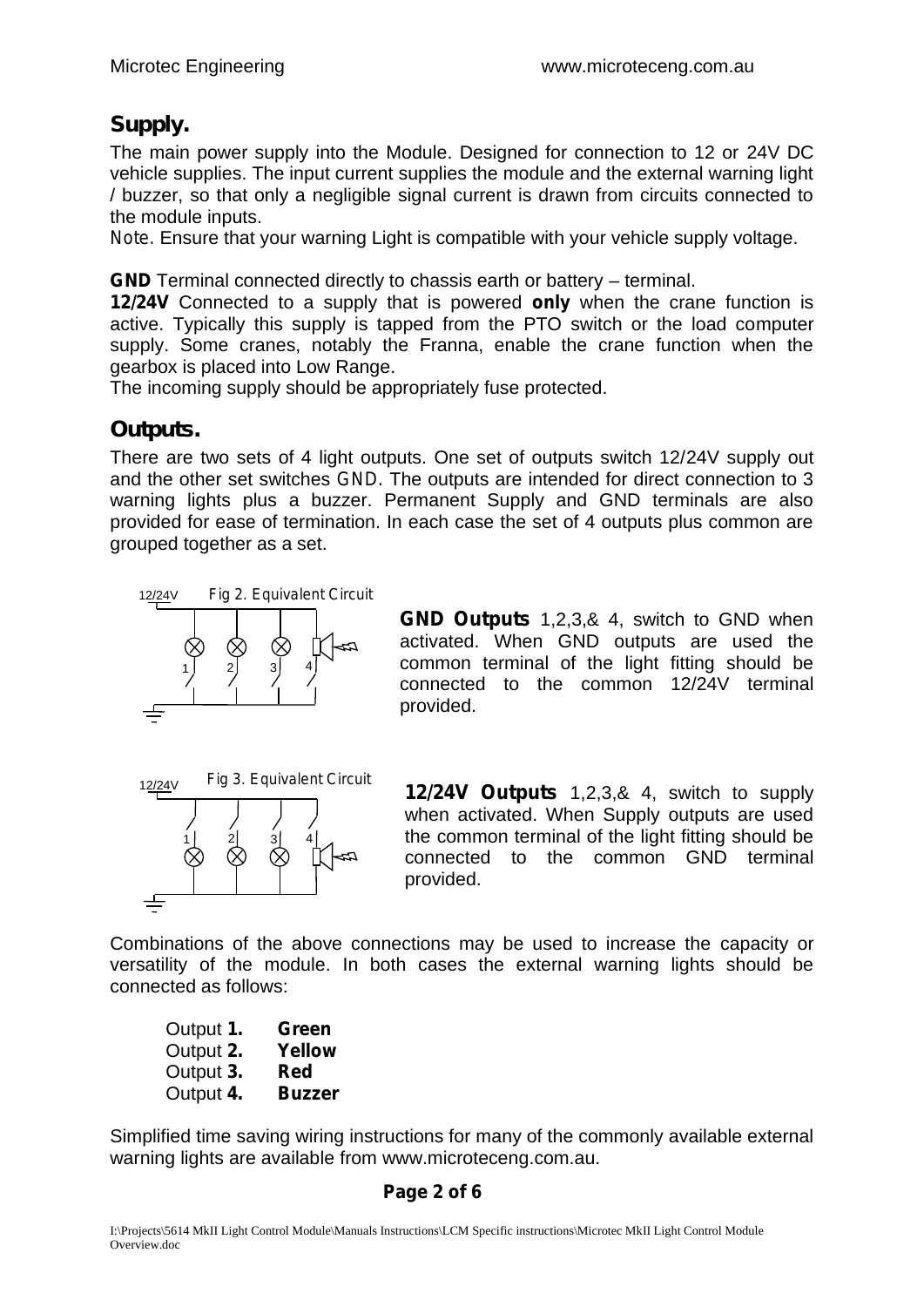### *Inputs.*

There are 6 input terminals for direct connection to external circuits. The external circuits are monitored for a voltage change from which the appropriate light output is activated. A GND reference connection is also available on the input connector. The 5V terminal is not used in normal applications.

#### **Operational Logic .**

As can be seen in *Figure 1*, there are many differing input possibilities depending on the specific crane, but the basic output requirements are always as follows:

| Fig. 4 Working States                           |                    |                                                                               |
|-------------------------------------------------|--------------------|-------------------------------------------------------------------------------|
| <b>Condition</b>                                | <b>Output</b>      | <b>Active input</b>                                                           |
| Normal working state                            | 1 - Green          | <b>None</b>                                                                   |
| 90% (Pre warning)                               | 2 - Yellow         | (Only)                                                                        |
| 100% (Motion cut) or other<br>unsafe operation. | 3&4 - Red + Buzzer | $2,3,4,5,8$ 6<br>(Any Input or Combination of inputs with<br>priority over 1) |
| (ATB alarm, overrides etc)                      |                    |                                                                               |

•The default condition without active inputs is Green so there is no Green input. •Input number 1 triggers the Yellow 90% Pre Warning Light output.

•Input numbers 2,3,4,5,& 6, trigger the Red and Buzzer outputs and *take priority over input 1* (Yellow 90%).

#### **Electrical.**

Each input must be presented with a voltage change to trigger an output. The inputs are triggered when the monitored voltage crosses the configured threshold voltage. The threshold voltage is 3V when configured for normal sensitivity and 1V when configured for high sensitivity.

#### **Example.**

If a red light is required when a crane safety system is placed in override we must first look for a changing voltage corresponding to the override "event".

A circuit that is normally at 0V and rises to 24V supply (normally low), or a circuit that is normally at 24V supply and falls to 0V (normally high) are equally as useful to us.

In some cases a full supply voltage change cannot be found such as when tapping into panel warning light circuits, in this case look for the largest voltage change. Providing the voltage change crosses the configured threshold voltage of 1V or 3V the module will reliably detect the change and the event.

#### **Pull Up Resistors.**

Occasionally a spare switch or relay contact will be available that closes to GND on the event but normally remains unconnected or 'floating'. The module Inputs are normally biased to GND and will see no change when connected to such an input. For these occasions on board pull up resistors are provided to simplify installation. Switch on the appropriate input channel Pull Up, this will provide a normally high voltage to the input that will switch to GND on the event.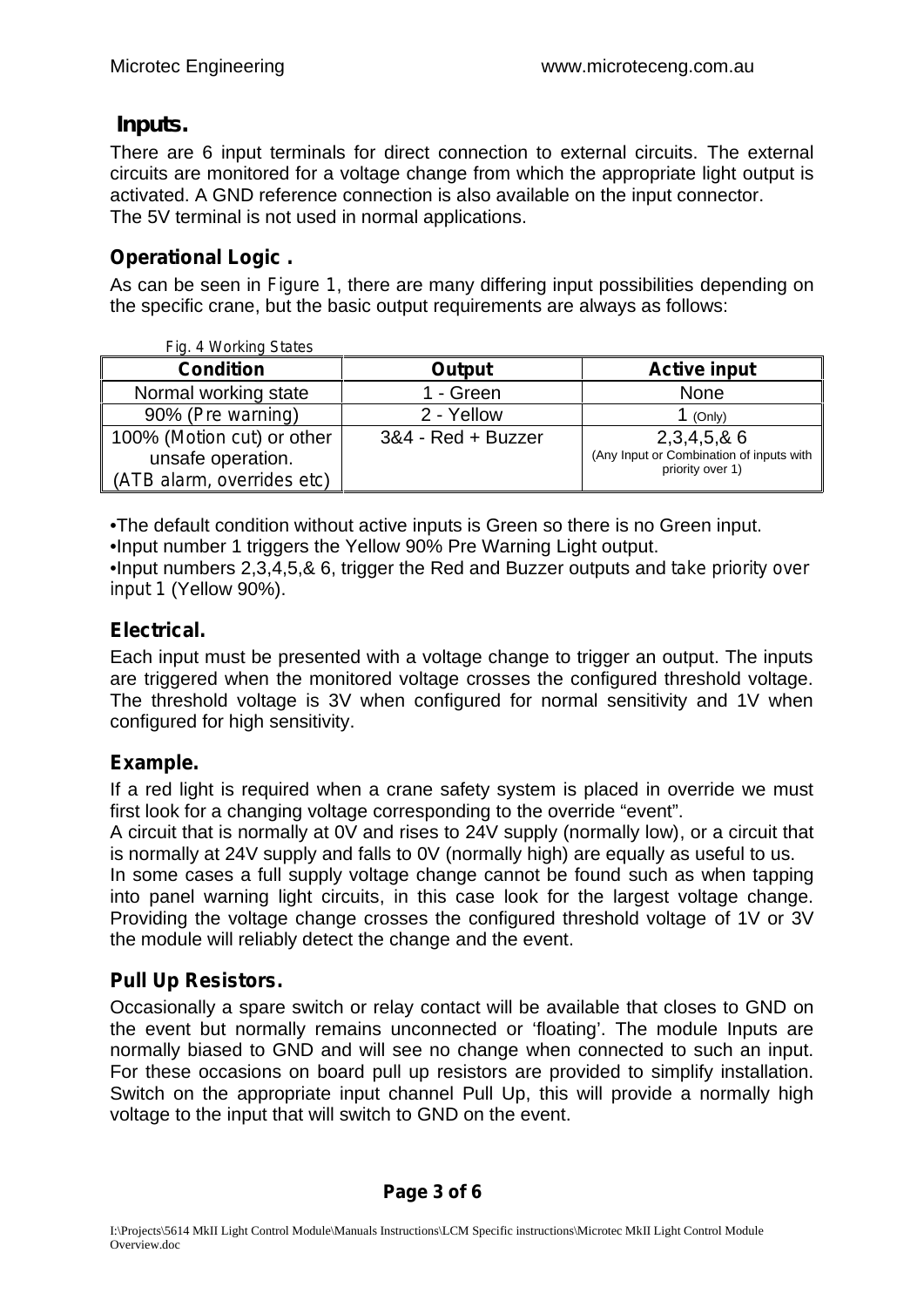# **Configuring Your Light Control Module**

Your module has a number of configuration options that further improve the versatility of the unit. This section covers the options available and how to change them.

### *Options*

•Each of the 6 inputs may be set to normally **High** or normally **Low** input polarity.

•Each of the 6 inputs may be set to **Normal sensitivity** threshold voltage of **3V** or to **High sensitivity** threshold voltage of **1V**.

•Each of the outputs may be set to provide a **steady** or **flashing** output.

### *Configuration*

All configuration options are available via the Settings and Mode switches on the module. Each group of settings are accessed by entering the appropriate Mode, the required settings may then be entered via the Settings switches.

The LED along side the Mode switch indicates the current Mode.

The current Settings switch states are saved into memory when the Mode is changed.

When configuration is complete return to Normal Mode and set the desired input Polarity for each input channel. Input polarity changes take immediate effect.

*Note*. Unused input channels should have Pull Ups turned off and must be set to Normally Low input polarity (Off).

### *Module Configuration Flow Chart.*



## *Switch Configuration Table.*

| Fig. 6                   |     |             |                           |                             |
|--------------------------|-----|-------------|---------------------------|-----------------------------|
| <b>Operation Mode</b>    |     | Mode Switch | Settings Switch On        | Settings Switch Off         |
| LED pattern              |     |             | Each Channel              | Each Channel                |
| Normal (Input Polarity)  | Off | Off         | Input Normally High       | Input Normally Low          |
| Flash 1 second           |     |             | (1 - 6)                   | (1 - 6)                     |
| Normal (Input Polarity)  | On  | On          | Input Normally High       | Input Normally Low          |
| Flash 1 second           |     |             | (1 - 6)                   | $(1 - 6)$                   |
| <b>Input Sensitivity</b> | On  | Off         | Input High Sensitivity 1V | Input Normal Sensitivity 3V |
| Pulse 1/4 second         |     |             | (1 - 6)                   | (1 - 6)                     |
| Output state             | Off | On          | <b>Output Flash</b>       | <b>Output Steady</b>        |
| Pulse 1/4 second         |     |             | $(1 - 4)$                 | (1 - 4)                     |

#### **Page 4 of 6**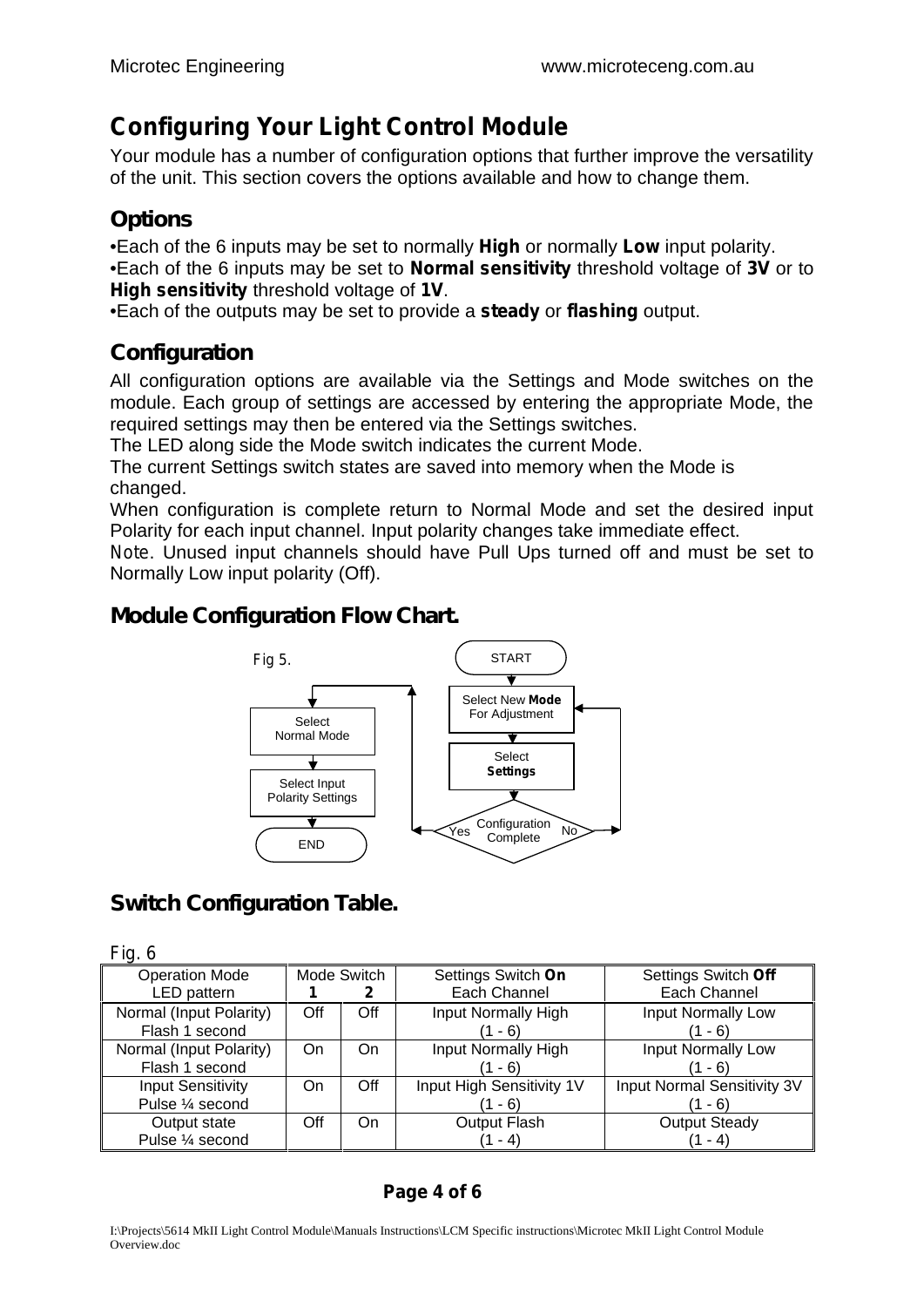# **Specifications.**

#### Hardware

Dimensions including enclosure. 115 X 65 X 41<br>Foclosure Material 60 **Enclosure Material** Enclosure Protection Rating IP53 (Appropriately Oriented)

**Electrical**<br>Control System Reverse Polarity Protection<br>
Input Voltage 12 -Board consumption Supply Transient Input Protection The Yes Output Switched Supply<br>
Output Drive Current / Source<br>
1A each output Output Drive Current / Source Output Switched GND Yes Output Drive Current / Sink 1A per output<br>
1A per output<br>
0.5 mA @ 24V Input current load Input DC Resistance 66k<br>
Input Trigger Threshold 1∨ & 3 Input Trigger Threshold 1V & 3V *User Configurable*<br>
1V & 3V *User Configurable*<br>
1V & 3V *User Configurable* 

Mounting<br>
Mounting Mounting<br>  $\begin{array}{ccc}\n & \circ & \circ & \circ \\
 & \circ & \circ & \circ \\
 & \circ & \circ & \circ \\
 & \circ & \circ & \circ \\
 & \circ & \circ & \circ \\
 & \circ & \circ & \circ\n\end{array}$ <br>
Adhesive pads supplied / Screw Terminal 2 Pole 5mm Pitch Screw Terminal Connection Outputs 10 Pole 5mm Pitch Screw Terminal Connection Inputs<br>
Terminal Capacity<br>
Terminal Capacity<br>
2001 - 2008 Max 4mm<sup>2</sup> or 12AWG Max 4mm<sup>2</sup> or 12AWG Max

> **Microprocessor** 12 - 24V DC Vehicle Supply<br>20mA Normally High or Low User Configurable

**Page 5 of 6**